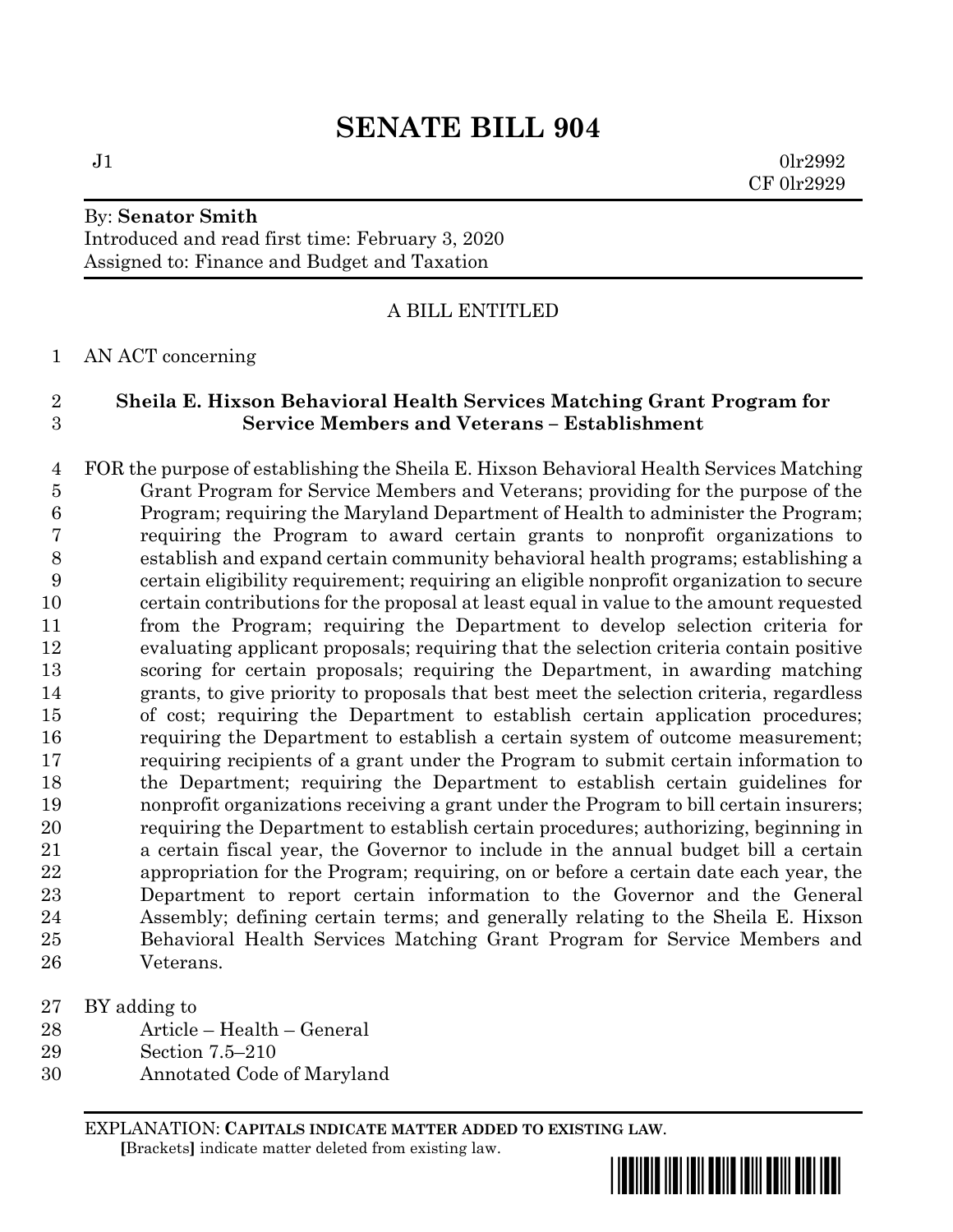|                     | $\overline{2}$<br><b>SENATE BILL 904</b>                                                                                              |
|---------------------|---------------------------------------------------------------------------------------------------------------------------------------|
| $\mathbf{1}$        | (2019 Replacement Volume)                                                                                                             |
| $\overline{2}$<br>3 | SECTION 1. BE IT ENACTED BY THE GENERAL ASSEMBLY OF MARYLAND,<br>That the Laws of Maryland read as follows:                           |
| $\overline{4}$      | Article - Health - General                                                                                                            |
| $\overline{5}$      | $7.5 - 210.$                                                                                                                          |
| 6<br>7              | (1)<br>IN THIS SECTION THE FOLLOWING WORDS HAVE THE MEANINGS<br>(A)<br><b>INDICATED.</b>                                              |
| 8                   | "ELIGIBLE INDIVIDUAL" MEANS:<br>(2)                                                                                                   |
| 9                   | (I)<br>A SERVICE MEMBER;                                                                                                              |
| 10                  | A VETERAN;<br>(II)                                                                                                                    |
| 11                  | (III)<br>THE SPOUSE OF A SERVICE MEMBER OR VETERAN;                                                                                   |
| 12                  | A CHILD OF A SERVICE MEMBER OR VETERAN; OR<br>(IV)                                                                                    |
| 13                  | (V)<br>A STEPCHILD OF A SERVICE MEMBER OR VETERAN.                                                                                    |
| 14<br>15<br>16      | "PROGRAM" MEANS THE SHEILA E. HIXSON BEHAVIORAL<br>(3)<br>HEALTH SERVICES MATCHING GRANT PROGRAM FOR SERVICE MEMBERS AND<br>VETERANS. |
| 17<br>18            | "SERVICE MEMBER" MEANS AN INDIVIDUAL WHO IS AN ACTIVE<br>(4)<br><b>DUTY MEMBER OF:</b>                                                |
| 19                  | (I)<br>THE ARMED FORCES OF THE UNITED STATES;                                                                                         |
| 20<br>21            | A RESERVE COMPONENT OF THE ARMED FORCES OF THE<br>(II)<br><b>UNITED STATES; OR</b>                                                    |
| 22                  | (III) THE NATIONAL GUARD OF ANY STATE.                                                                                                |
| 23<br>24            | "VETERAN" MEANS A FORMER SERVICE MEMBER WHO WAS<br>(5)<br>DISCHARGED FROM ACTIVE DUTY.                                                |
| $25\,$<br>$26\,$    | THERE IS A SHEILA E. HIXSON BEHAVIORAL HEALTH SERVICES<br>(1)<br>(B)<br>MATCHING GRANT PROGRAM FOR SERVICE MEMBERS AND VETERANS.      |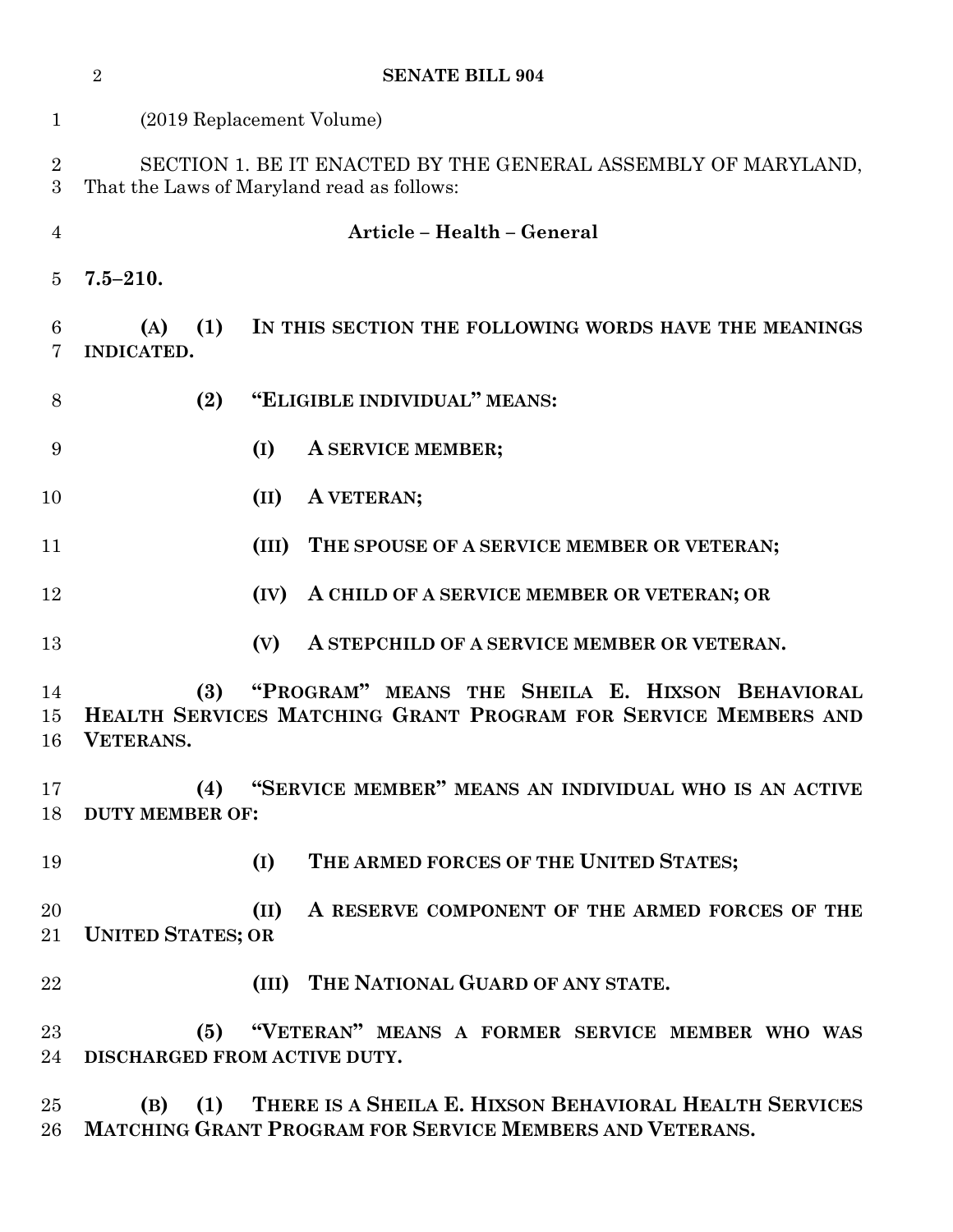**(2) THE PURPOSE OF THE PROGRAM IS TO PROVIDE FUNDS TO LOCAL NONPROFIT ORGANIZATIONS TO ESTABLISH AND EXPAND COMMUNITY BEHAVIORAL HEALTH PROGRAMS TO SERVE SERVICE MEMBERS, VETERANS, AND THEIR FAMILIES.**

**(C) THE DEPARTMENT SHALL ADMINISTER THE PROGRAM.**

 **(D) THE PROGRAM SHALL AWARD COMPETITIVE MATCHING GRANTS TO LOCAL NONPROFIT ORGANIZATIONS TO ESTABLISH AND EXPAND COMMUNITY BEHAVIORAL HEALTH PROGRAMS THAT:**

 **(1) SERVE THE BEHAVIORAL HEALTH NEEDS OF ELIGIBLE INDIVIDUALS IN THE LOCALITY SERVED BY THE NONPROFIT ORGANIZATION;**

**(2) MEET NATIONAL STANDARDS;**

 **(3) INTEGRATE THE DELIVERY OF MENTAL HEALTH AND SUBSTANCE USE TREATMENT; AND**

 **(4) CONNECT ELIGIBLE INDIVIDUALS TO APPROPRIATE COMMUNITY–BASED CARE IN A TIMELY MANNER ON DISCHARGE FROM THE COMMUNITY BEHAVIORAL HEALTH PROGRAM.**

 **(E) (1) TO BE ELIGIBLE FOR A GRANT FROM THE PROGRAM, A NONPROFIT ORGANIZATION MUST HAVE A MISSION TO:**

**(I) PROVIDE BEHAVIORAL HEALTH SERVICES; OR**

 **(II) PROVIDE SERVICES TO SERVICE MEMBERS, VETERANS, OR THEIR FAMILIES.**

 **(2) AN ELIGIBLE NONPROFIT ORGANIZATION SHALL SECURE CONTRIBUTIONS FOR THE PROPOSAL IN AN AMOUNT OF MONEY OR OTHER CONSIDERATION AT LEAST EQUAL IN VALUE TO THE AMOUNT OF MONEY REQUESTED FROM THE PROGRAM.**

 **(3) (I) IN AWARDING MATCHING GRANTS UNDER THE PROGRAM, THE DEPARTMENT SHALL DEVELOP SELECTION CRITERIA FOR EVALUATING APPLICANT PROPOSALS.**

 **(II) THE SELECTION CRITERIA DEVELOPED UNDER THIS PARAGRAPH SHALL INCLUDE POSITIVE SCORING FOR PROPOSALS THAT:**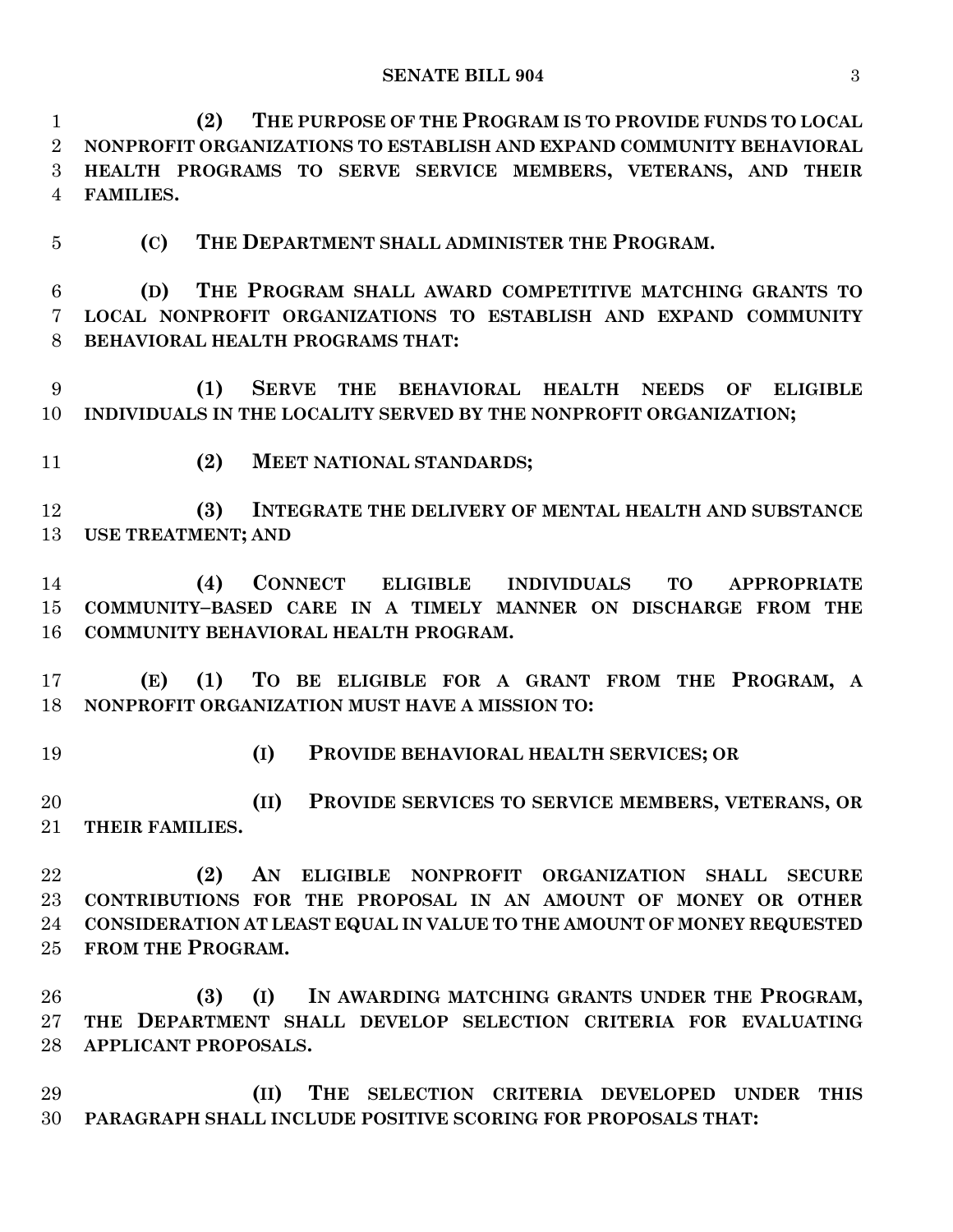|                                       | $\overline{4}$<br><b>SENATE BILL 904</b>                                                                                                                                                                                                       |
|---------------------------------------|------------------------------------------------------------------------------------------------------------------------------------------------------------------------------------------------------------------------------------------------|
| $\mathbf{1}$<br>$\overline{2}$        | DEMONSTRATE FISCAL CONTROLS, INCLUDING BY<br>1.<br>MAKING USE OF MULTIPLE SOURCES OF FUNDING;                                                                                                                                                  |
| 3<br>$\overline{4}$<br>$\overline{5}$ | EVIDENCE PROJECT EFFECTIVENESS, INCLUDING BY<br>2.<br>SHOWING HOW THE GRANT AWARDED BY THE PROGRAM WILL BE USED TO AUGMENT<br>EXISTING SERVICES TO CREATE SEAMLESS BEHAVIORAL HEALTH TREATMENT;                                                |
| 6<br>$\overline{7}$                   | SHOW AN APPLICANT'S PREVIOUS SUCCESSFUL<br>3.<br>EXPERIENCE ADMINISTERING GRANTS; AND                                                                                                                                                          |
| $8\,$<br>9                            | MEET ANY OTHER CRITERIA THE DEPARTMENT<br>4.<br>CONSIDERS RELEVANT.                                                                                                                                                                            |
| 10<br>11<br>12                        | (III) IN AWARDING MATCHING GRANTS UNDER THIS SECTION,<br>THE DEPARTMENT SHALL GIVE PRIORITY TO PROPOSALS THAT BEST MEET THE<br>SELECTION CRITERIA REGARDLESS OF THE PROJECTED COST.                                                            |
| 13<br>14                              | DEPARTMENT SHALL ESTABLISH APPLICATION<br>THE<br>(4)<br>PROCEDURES THAT IMPLEMENT THE REQUIREMENTS OF THIS SUBSECTION.                                                                                                                         |
| 15<br>16<br>17<br>18                  | (1) THE DEPARTMENT SHALL ESTABLISH A STATEWIDE SYSTEM OF<br>(F)<br>OUTCOME MEASUREMENT TO ASSESS THE EFFECTIVENESS AND ADEQUACY OF<br>SERVICES PROVIDED BY EACH NONPROFIT ORGANIZATION RECEIVING A MATCHING<br><b>GRANT UNDER THE PROGRAM.</b> |
| 19<br>$21\,$<br>$22\,$                | A NONPROFIT ORGANIZATION RECEIVING A MATCHING GRANT<br>(2)<br>20 UNDER THE PROGRAM SHALL SUBMIT ANY INFORMATION THAT THE DEPARTMENT<br>DETERMINES IS NECESSARY FOR THE STATEWIDE SYSTEM OF OUTCOME<br>MEASUREMENT.                             |
| $23\,$                                | (G)<br>THE DEPARTMENT SHALL ESTABLISH:                                                                                                                                                                                                         |
| 24<br>$25\,$<br>26<br>$27\,$          | (1)<br>GUIDELINES THAT REQUIRE NONPROFIT ORGANIZATIONS WHO<br>RECEIVE A MATCHING GRANT UNDER THE PROGRAM TO BILL THIRD-PARTY<br>INSURERS AND, WHEN APPROPRIATE, THE MARYLAND MEDICAL ASSISTANCE<br>PROGRAM; AND                                |
| 28<br>29                              | (2)<br>ANY OTHER PROCEDURES NECESSARY TO CARRY OUT THIS<br><b>SECTION.</b>                                                                                                                                                                     |
| 30<br>31<br>$32\,$                    | BEGINNING IN FISCAL YEAR 2021, AND EACH FISCAL YEAR<br>(H)<br>THEREAFTER, THE GOVERNOR MAY INCLUDE IN THE ANNUAL BUDGET BILL AN<br>APPROPRIATION OF \$2,500,000 FOR THE PROGRAM.                                                               |